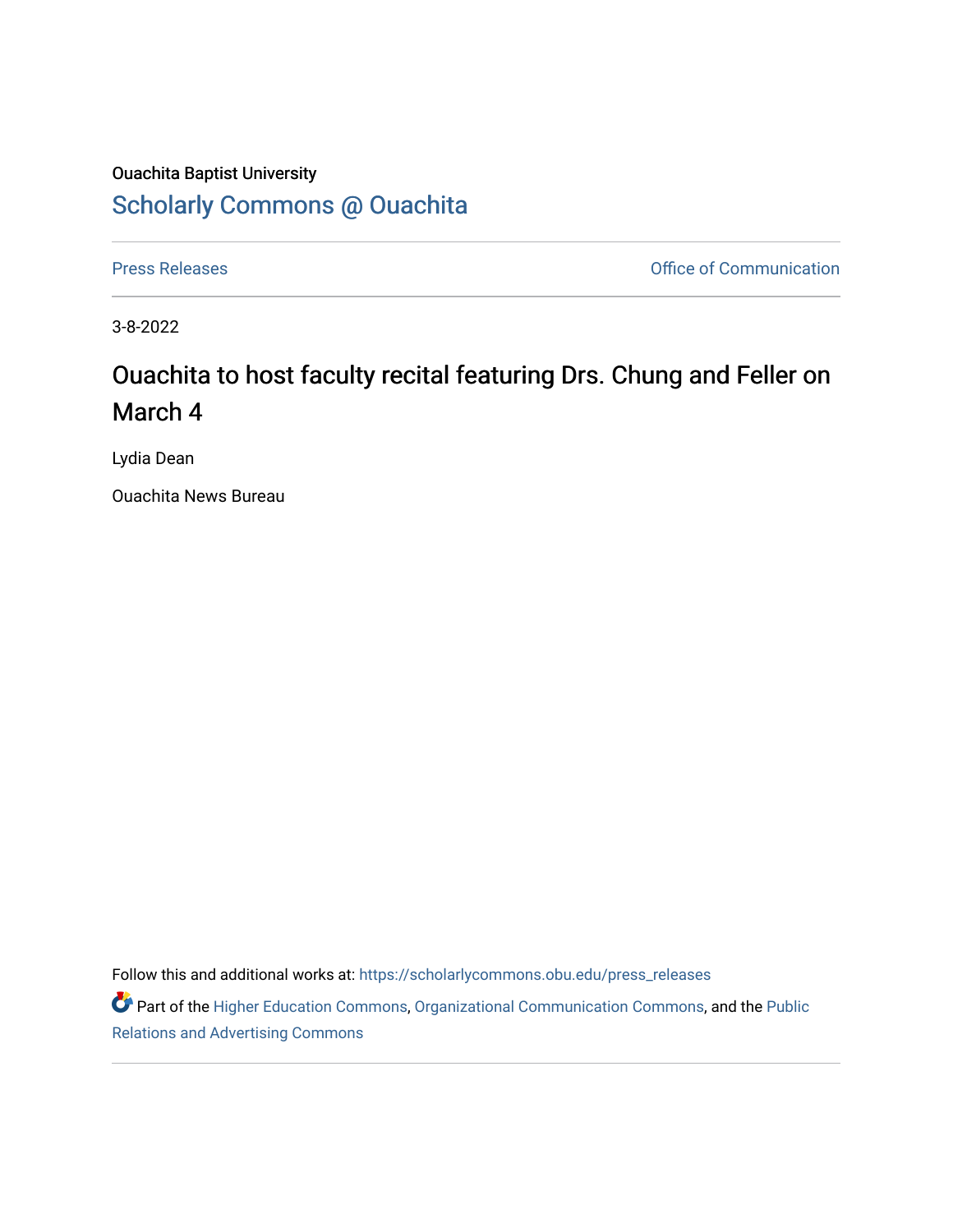## **BAPTIST UNIVERSI**



For immediate release

## **Ouachita to host faculty recital featuring Drs. Chung and Feller on March 14**

*By Lydia Dean*

March 8, 2022

For more information, contact OBU's news bureau at [newsbureau@obu.edu](mailto:newsbureau@obu.edu) or (870) 245-5206

ARKADELPHIA, Ark.—Ouachita Baptist University's School of Fine Arts will host Dr. Mary Chung, pianist, and Dr. Carlos Feller, flutist, in concert on Monday, March 14, at 7:30 p.m. in McBeth Recital Hall. The recital is free and open to the public.

Chung, associate professor of music at Ouachita, is a soloist and collaborative artist who has served as a pianist for the Southern Opera and Music Theater Company, Hattiesburg Civic Light Opera, Meistersingers, Oratorio Chorus and others. Her solo awards include first place in the 11th Luis A. Ferré International Piano Competition in Puerto Rico, winner of the William T. Gower Concerto Competition at the University of Southern Mississippi and finalist in the Concerto Competition at the Brevard Music Festival. She has also received the Music Teachers National Association's Student Achievement Recognition Award.

Feller, visiting assistant professor of music at Ouachita, is a soloist and chamber musician who has performed in multiple National Flute Association conferences (New York City; Las Vegas; Washington, D.C.; New Orleans; Orlando); at the IX International Flute Festival in Fukuoka, Japan; at the La Cote Flute Festival in Gland, Switzerland; and at the IXX International Flute Festival of Costa Rica. He is